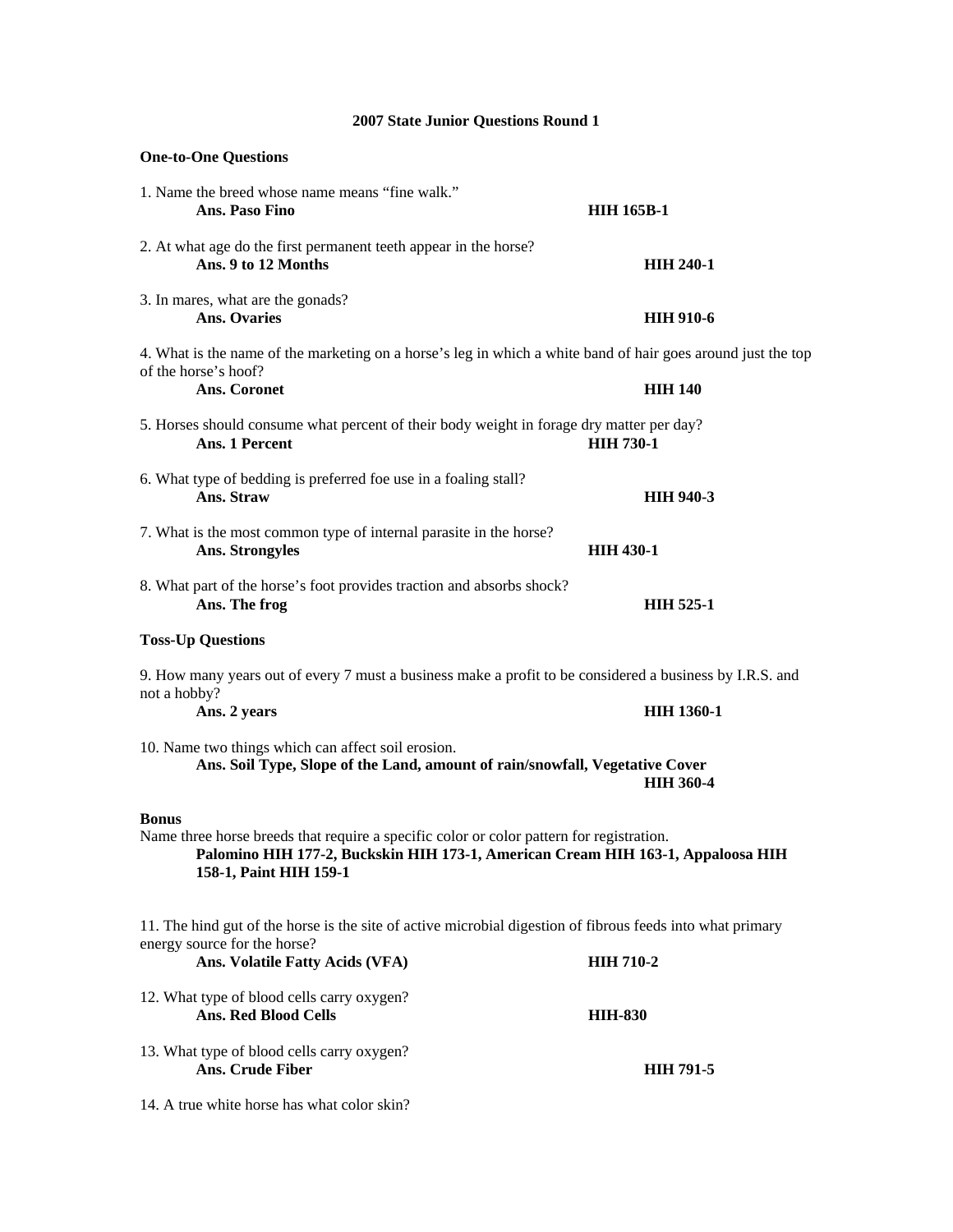| Ans. Pink Skin                                                                                                                                                                                                                                     | <b>HIH 140-2</b> |
|----------------------------------------------------------------------------------------------------------------------------------------------------------------------------------------------------------------------------------------------------|------------------|
| 15. What naturally causes the shape of a horse's teeth to change?<br>Ans. Age and wear                                                                                                                                                             | <b>HIH 240-3</b> |
| <b>Bonus</b><br>What are 2 things to consider when choosing a bedding material for your horse's stall?<br>$(HIH 330-1)$<br>A) Absorbent<br><b>B</b> ) Dust-Free<br>C) Readily Available<br>D) Easily Disposable<br>E) Unpalatable<br>F) Affordable |                  |
| 16. What is the result of a thick throatlatch when a horse flexes at the poll?<br>Ans. Breathing and blood flow may be restricted                                                                                                                  | <b>HIH 220-5</b> |
| 17. What two gases are exchanged between the horse and the environment?<br><b>Ans. Oxygen and Carbon Dioxide</b>                                                                                                                                   | <b>HIH 810-1</b> |
| 18. What is the oldest described horse disease?                                                                                                                                                                                                    |                  |

Ans. Strangles (Streptococcus equi) **HIH 615-1**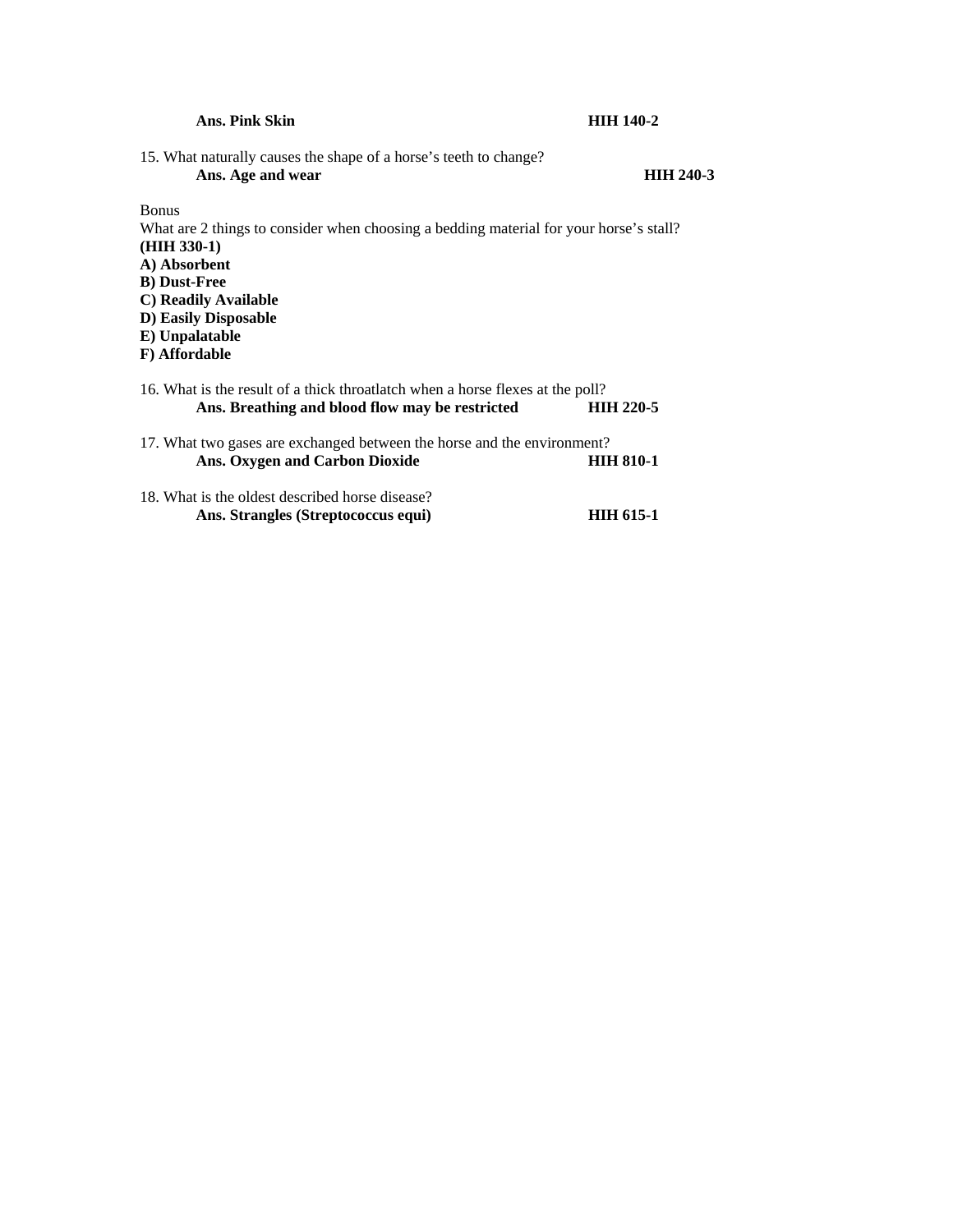## **One-to-One Questions**

- 1. How do you determine the age of a horse?
	- a. Inspect its teeth HIH-240-1
- 2. What is EAV?
	- **a.** Equine Arteritis Virus HIH 620-1
- 3. What is the minimum height of a mature horse?
	- **a.** 14 hands or 56 inches HIH 110-5
- 4. How much does the horse industry contribute to the national economy?
	- **a.** \$15 billion per year HIH 120-1
- 5. What type of bit has four reins and one mouthpiece? **a.** Pelham bit **HIH 1100-10**
- 6. What is the convex side of the ovary called?
	- **a.** Hilus HIH 910-4
- 7. The horse's forelimbs bear about what percent of its weight? **a.** 65% HIH 230-1
- 8. Who performs an ore-purchase examination on a horse? **a.** A Veterinarian

# **Toss-Up Questions**

- 9. What term describes a preventative injection of bacteria or virus that have been modified or inactivated to immunize a horse against certain diseases?<br>a. Vaccination HIH 445-1
	- a. Vaccination
- 10. What period of time during a mare's pregnancy would not be a good time to de-worm her? a. During the last 30 days of gestation HIH 940-2

#### **Bonus**

What are 3 vital signs which should be assessed during an examination of the horse? Temperature, pulse, respiration, capillary refill time, mucous membrane color and tackiness, and skin pliability

|              | 11. What determines balance?                                        |           |           |           |
|--------------|---------------------------------------------------------------------|-----------|-----------|-----------|
|              | The Skeletal Structure<br>a.                                        | HIH 220-5 |           |           |
|              | 12. What is a deciduous tooth?                                      |           |           |           |
|              | a. A baby tooth or milk tooth                                       | HIH 405-1 |           |           |
|              | 13. The withers, back, loin, and croup are what of the horse?       |           |           |           |
|              | Topline HIH 220-6<br>a.                                             |           |           |           |
|              | 14. What insect causes Lyme disease?                                |           |           |           |
|              | a. Ticks<br><b>HIH 655</b>                                          |           |           |           |
|              | 15. What is "wicking effect"                                        |           |           |           |
|              | a. Uptake of ground moisture into the bale of hay                   |           | HIH 710-5 |           |
| <b>Bonus</b> |                                                                     |           |           |           |
|              | Give 3 benefits of therapeutic riding for handicap People           |           |           |           |
|              | Improved muscle tone                                                |           |           |           |
|              | Motor control                                                       |           |           |           |
|              | Motor development                                                   |           |           |           |
|              | Posture                                                             |           |           |           |
|              | Coordination                                                        |           |           |           |
|              | Emotional and Psychological well being                              | HIH 250-1 |           |           |
|              | 16. What city was the first home of the AQHA in 1940?               |           |           |           |
|              | a. Fort Worth, TX<br><b>HIH 153-1</b>                               |           |           |           |
|              | 17. What type of pastern will give a horse a choppy, rough ride?    |           |           |           |
|              | <b>Steep Pasterns</b><br>HIH 230-6<br>a.                            |           |           |           |
|              | 18. What is the angle of incidence in a horse's mouth?              |           |           |           |
|              | The angle formed when the upper and lower incisor teeth meet.<br>а. |           |           | HIH 240-3 |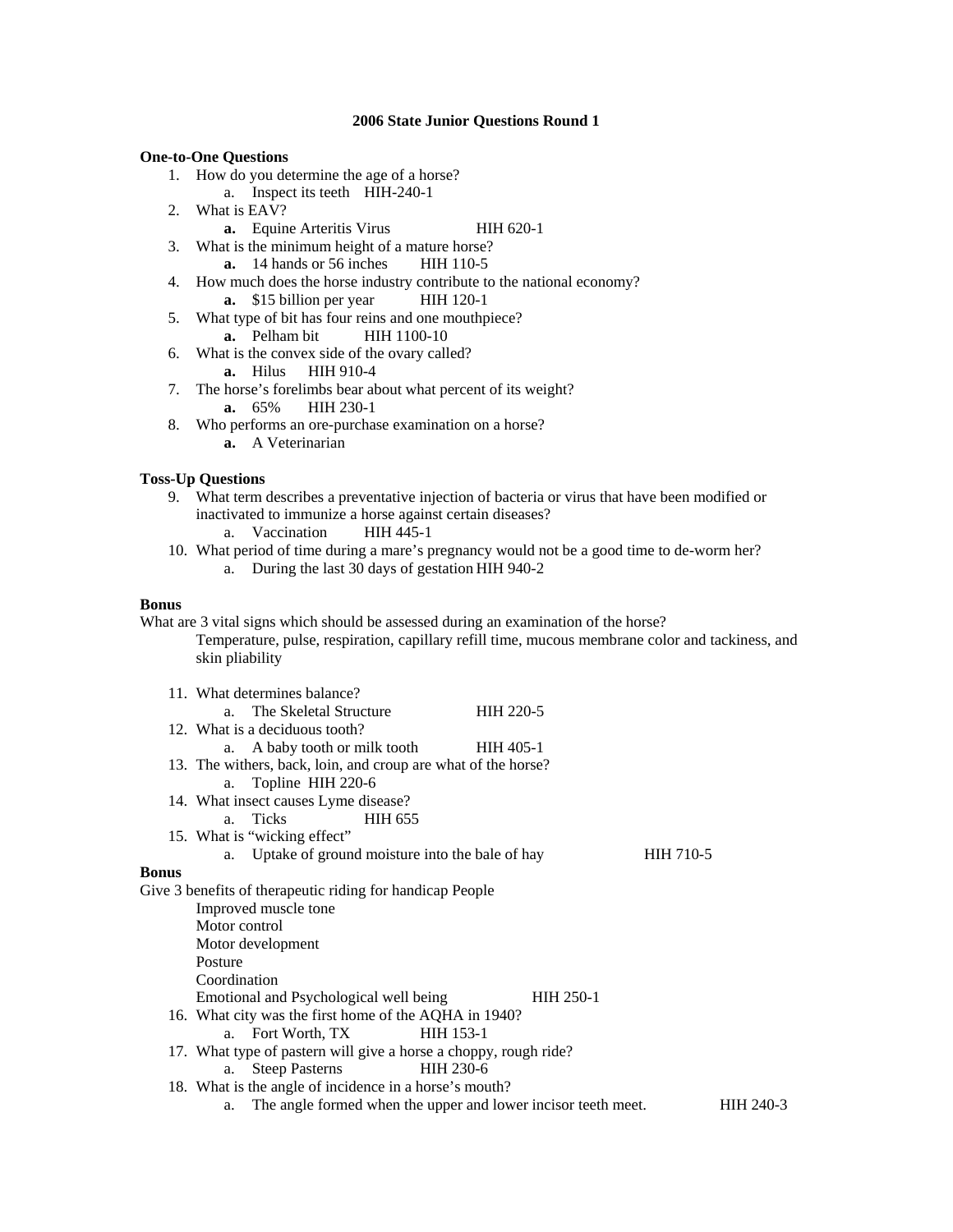|    | <b>2004 State Junior Questions Round 1</b>                                                |  |  |  |
|----|-------------------------------------------------------------------------------------------|--|--|--|
|    | <b>One-to-One Questions</b>                                                               |  |  |  |
| 1. | All purpose, close contact, and dressage are all considered what type of saddle?          |  |  |  |
|    | a. Forward Seat<br><b>HIH 1100-1</b>                                                      |  |  |  |
| 2. | What disease has geographic association with rivers?                                      |  |  |  |
|    | a. Potomac Horse Fever<br>HIH 650-1                                                       |  |  |  |
| 3. | If a horse is experiencing hyperthermia what has happened?                                |  |  |  |
|    | Over heated<br>HIH 410-1<br>$a_{-}$                                                       |  |  |  |
| 4. | The mouth, esophagus, stomach, and small intestine all make up what part of the digestive |  |  |  |
|    | system?                                                                                   |  |  |  |
|    | HIH 710-1<br>Foregut<br>a.                                                                |  |  |  |
| 5. | What is the most feasible, non-chemical means of breaking the life cycle of the fly?      |  |  |  |
|    | Removing breeding material<br>HIH 415-3<br>a.                                             |  |  |  |
| 6. | Name two of the three types of Western headstalls                                         |  |  |  |
|    | Split ear, slip ear, and conventional<br>HIH1100-8<br>a.                                  |  |  |  |
| 7. | What is a pritchel used for?                                                              |  |  |  |
|    | a. To open the nail holes on a horseshoe<br>HIH 530-4                                     |  |  |  |
| 8. | A deciduous tooth is what type of tooth?                                                  |  |  |  |
|    | A baby tooth, or one that is temporary and will be shed<br>HIH 405-1<br>a.                |  |  |  |
| 9. | What type of fertilizer should not be used when fertilizing legume pastures or hay?       |  |  |  |
|    | HIH 730-6<br>Nitrogen<br>a.                                                               |  |  |  |
|    | 10. What are the two types of vision a horse uses?                                        |  |  |  |
|    | Monocular and binocular HIH 1220-1<br>$a_{-}$                                             |  |  |  |
|    | 11. How many pounds of manure does a 1000 pound horse generate per day?                   |  |  |  |

a. 45 to 50 pounds HIH 260-3

## **Bonus**

What are the three environmental influences that are fundamental to the psychology of training? Stimuli, Response, reinforcement HIH 1240-1

- 12. What mineral should the horses have free choice access to the year round? a. Salt or sodium and chlorine
- 13. How many check teeth does a horse have? a. 24 HIH 405-1
- 14. What do male and female stable flies eat? a. Blood HIH 415-4

#### **Bonus**

Name three purposes of a saddle blanket Protect horse's back Absorb sweat and moisture Help saddle fit better Protect the saddle

- 15. A horse begins to grow a longer hair coat during the fall due to what? a. Decreased day length HIH 420-
- 16. Where is the horse's gall bladder located?
	- a. The horse does not have a gall bladder HIH 710-1
- 17. What test detects the presence of antibodies to Equine Infectious anemia? a. Coggins
- 18. What are the major causes of mare infertility?
	- a. Uterine infections HIH 940-1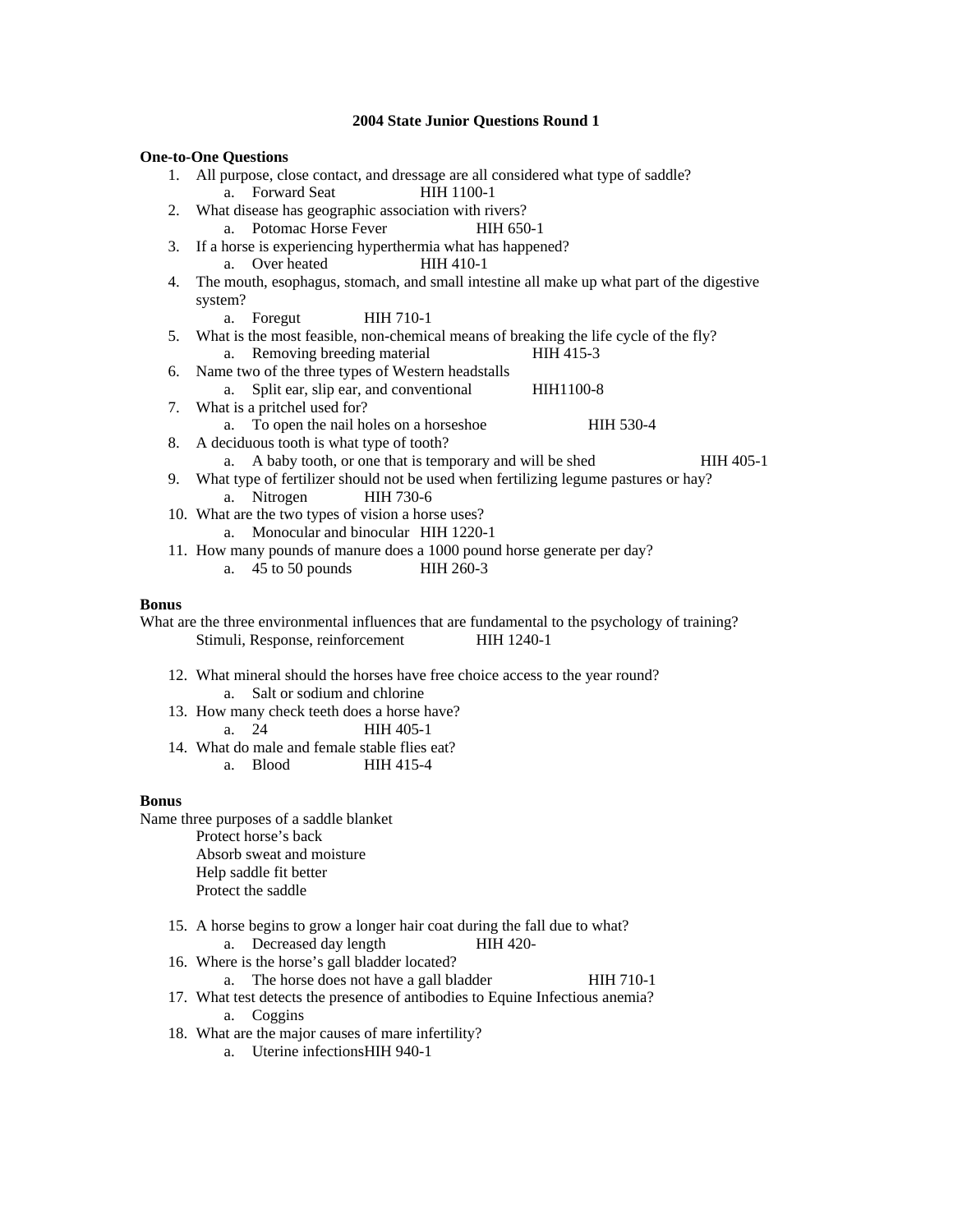### **One-to-One Questions**

- 1. What is a dry lot?
	- a. A paddock or exercise area totally devoid of vegetation or edible plants FCH 387
- 2. What is the term for a small patch of white hair located between a horse's eyes?
	- a. Star EBHV 82
- 3. What is sweet feed?
	- a. A grain mix that contains molasses FCH 405
- 4. What is the term used for a localized collection of pus in the tissues of the body, often accompanied by swelling an inflammation?
	- a. Abscess FCH 380
- 5. A horse that resists being ridden away from the barn is considered to be what? a. Barn-sour FCH 382
- 6. What is the result of breeding a mare to a jack?
	- a. Mule EBHV 76
- 7. Be Specific. A red dorsal stripe appears with which coat color?
	- a. (Only need to give one) Red dun, claybank dun, or Apricot dun EBVH 81
- 8. What is the term for a condition of increases sensitivity to a specific protein, which may result in a rash, hives, sneezing, or respiratory difficulties?
	- a. Allergy FCH 380
- 9. What is the term for the distance between successive imprints of the same foot? a. Stride FCH 405
- 10. What is the term for a horse that is wild, or existing in a natural, non-domesticated state? a. Feral FCH 389
- 11. What is the general term for the substance emitted by a stallion during the breeding of a mare? a. Seminal Fluid, or semen EBHV 365

## **Bonus**

Name three areas in the horse's body where the majority of internal parasites are found? Alimentary Tract, Lungs, Blood Stream, Arteries, Lining of intestines

- 12. For what purpose was man's earliest use of the horse? a. Food or transportation EBHV 5
- 13. When used in regards to horses, this term indicated dominance hierarchy or order of dominance a. Pecking order FCH 399
- 14. Where on the horse do "bot eggs" hatch?
	- a. In the horse's mouth FCH 382

#### **Bonus**

Name three different vocal sounds or voice communication made by the horse Neigh, Whinny, Nicker, Snort, Squeal HIH

- 15. What are the three "natural" gaits of the horse?
	- a. Walk, trot, gallop, or canter EBHV 172
- 16. What is the term for the type of shoeing job when the farrier uses the same set of shoes for a second time?
	- a. Re-set or re-shod EBHV 742
- 17. In reference to hay, what part of the plant is the least digestible for a horse?
	- a. The stems HIH 750-4
- 18. Name three stimuli that trigger the response of shivering.
	- a. Cold, Fear, Excitement FCH 403
- 19. If a horse experiences "renal failure," what part of the body is not functioning properly? a. Kidneys FCH 401
- 20. What is the general term for inflammation of the skin?
	- a. Dermatitis FCH 387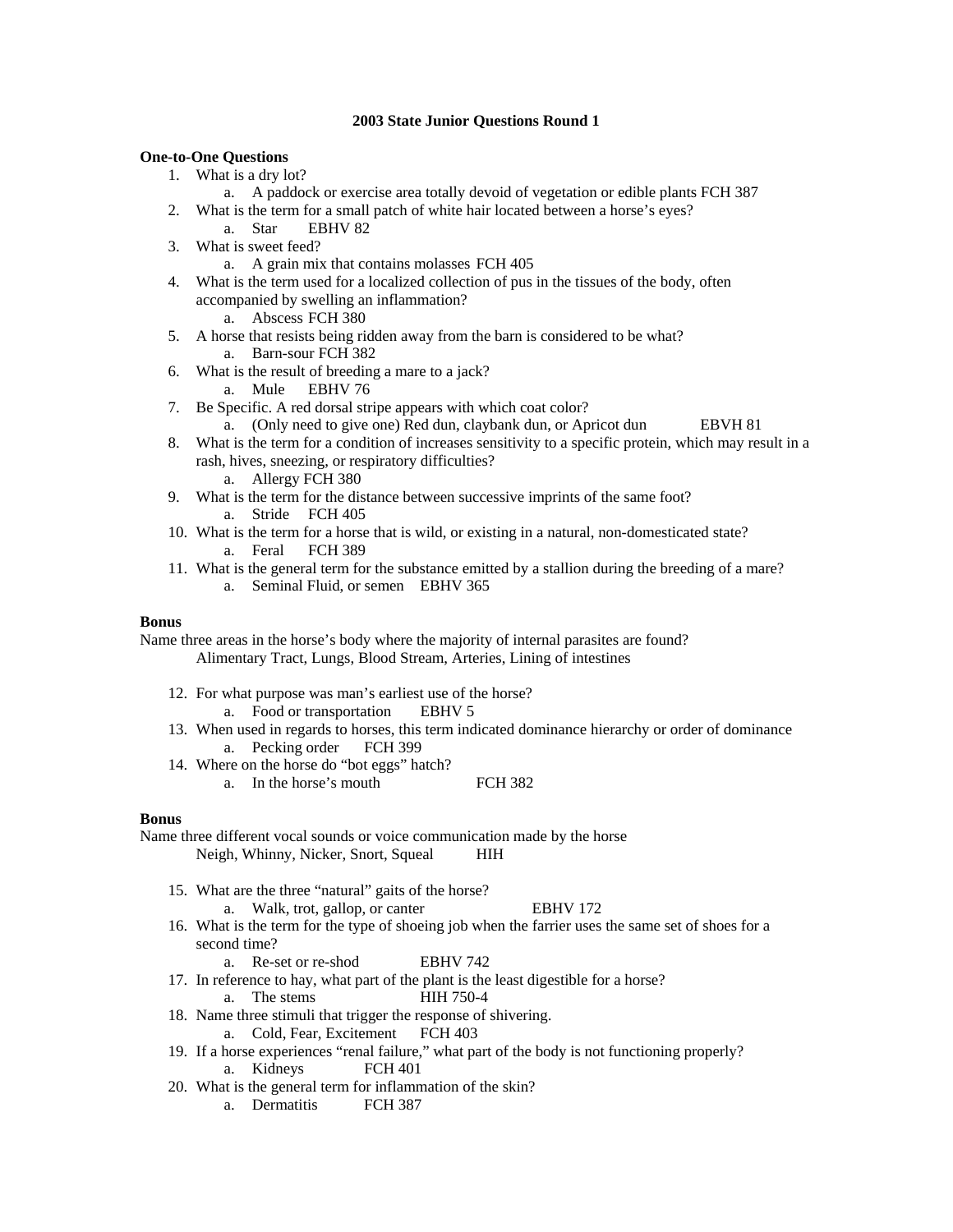- 1. Name three types of negative stimuli.
	- a. Punishment, Escape, Avoidance HIH 1240-3
- 2. Name three types of stall doors
	- a. Aliding, Full one piece hinged, hinged double doors (Dutch Doors) HIH320-6
- 3. What is the maximum height requirement for the American Miniature Horse? a. 34 inches HIH 154-1
- 4. In reference to breeding, uterine infections are the major cause of what? a. Infertility HIH 940-1
- 5. Name the three earliest signs of strangles.
	- a. Fever, Depression, Loss of Appetite HIH 615-1
- 6. Name two of the three types of breeding contracts
- a. Stallion service contract, Foal sharing agreement, Mare lease HIH 1380-1
- 7. What is a horse's primary defense method?
	- a. Flight HIH 320-1
- 8. What does AVA stand for?
	- a. Arterio Venous Anasomaosis HIH 505-6

## Toss-up Questions

- 9. What is the most important winter feed given to horses? Repeated Question
	- a. Good quality Hay HIH 420-1
- 10. Name three elements that you will see in a reining pattern.
	- a. Small slow circles, large fast circles, flying lead changed, roll backs over the hocks, 360 degree spins done in place, and sliding stop. HIH 162-1
- 11. The amount of air inspired or expired during a normal breath is often referred to as what? a. Tidal Volume HIH 810-1
- 12. When a horse's diet is lacking in long stemmed roughage, what vice is likely to develop? a. Cribbing HIH 710-5
- 13. The ovarian end of the oviduct is called what?
- a. Infundibulum HIH 910-3
- 14. What is often the most overriding factor in choosing bedding?
	- a. Cost HIH 330-1

## Bonus Question

Type II muscle fibers can be classified into three types. Give the three types and what they are primarily used for.

- IIA Speed at longer distances
- IIB Quick burst of speed at short distances
- IIC Transitional fibers that can be recruited to be IIA or IIB depending on training
- 15. What is them ost severe hoof aliment?
	- a. Laminites HIH 540-1
- 16. How much concentrate can safely be fed at one time?
	- a. Never more than .75% of the horse/'s body weight

## Bonus Question

Give three reasons why you should keep records for a horse business/

To tell you when you when you have made a profit

- To help you manage more efficiently
- To help you comply with state and local government regulations
- Because the IRS says you must
- 17. How old must a miniature horse be in order to apply for a permanent certificate of registration? a. 5 years old HIH 154-1
- 18. What is the length of the roundworm lifecycle?
	- a. 3 months HIH 430-1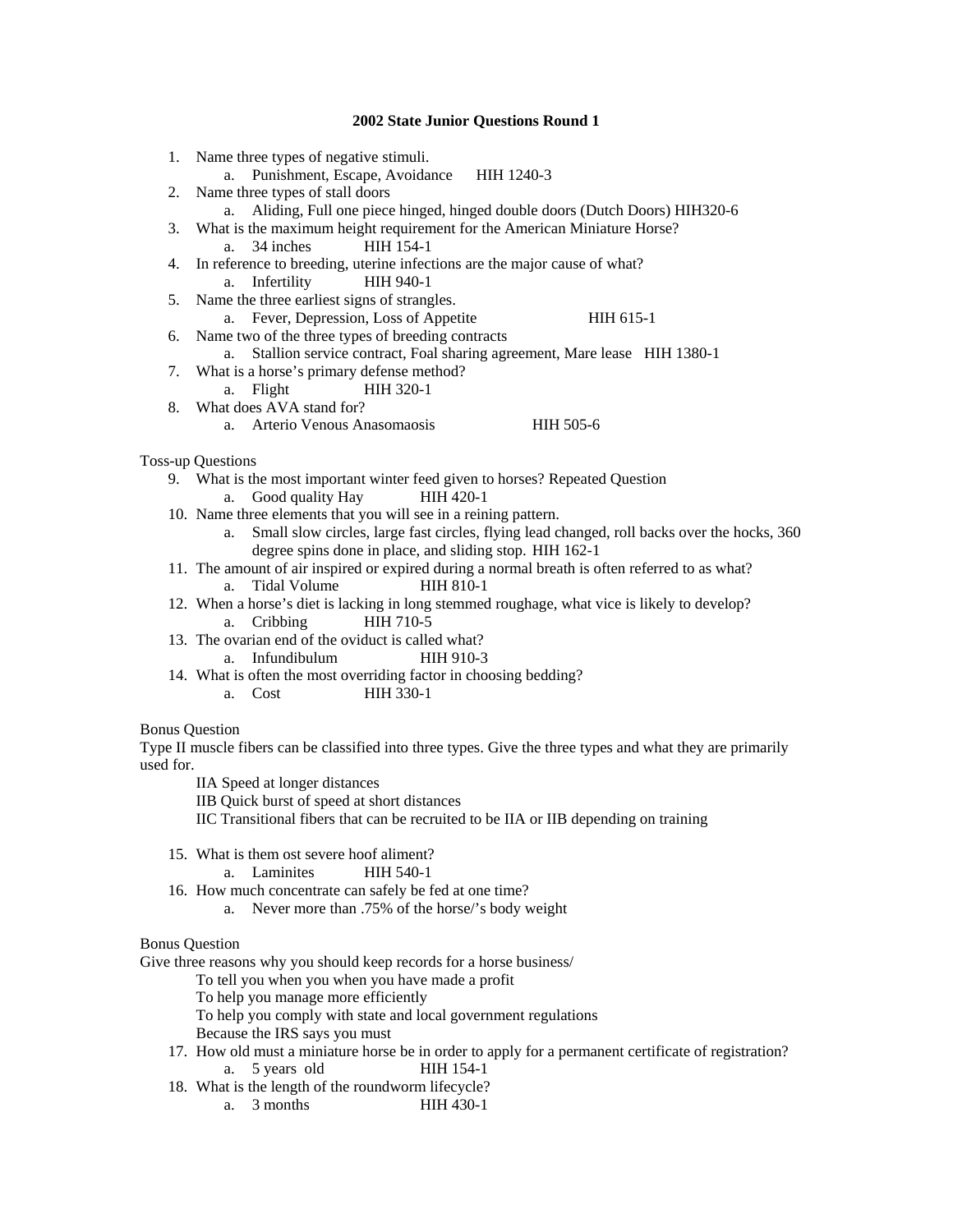- 1. What is the average temperature of a horse?
	- a. 100 to 101.5 degrees F HIH 425-1
- 2. What is the common name for streptococcus equi?
	- a. Stangles HIH 615-1
- 3. Name two main coat patterns of a paint horse.
	- a. Tobiano, Overo, Tovero HIH 159-3
- 4. What are the two basic classifications of forages?
	- a. Legumes and grasses HIH 760-1
- 5. What term describes a horse whose middle incisors of the upper jaw are so far forward that they do not contact the incisors of the lower jaw?
	- a. Parrot Mouth HIH 405-4
- 6. What is the normal pulse rate for a horse?
	- a. 45 to 60 beats per minute HIH 425-1
- 7. For what reason is it recommended that hay be stores in a different building from the horses? a. Fire safety HIH 320-9
- 8. What vice may cause horses to develop gaseous colic? a. Cribbing HIH 710-5
- 9. What is the term used to describe a blockage of the intestinal tract by either normal or foreign material?
	- a. Impaction HIH 435-1
- 10. What part of the digestive tract is the site for the major portion of nutrient absorption? a. Small Intestine HIH 710-1
- 11. What disease does a Coggins Test diagnose?
	- a. Equine Infectious Anemia HIH 630-1

#### Bonus

What are four common symptoms of Equine Infectious Anemia?

Fever, anemia, jaundice, depression, edema, and chronic weight loss HIH 630-1

- 12. What term is used to describe a horse with too much slope to its pasterns? a. Coonfooted HIH 220-6
- 13. What is the ideal slope of the shoulder? a. 45-50 degrees HIH 220-6
- 14. How many incisors does a mature horse have?
	- a. Twelve HIH 405-1

#### Bonus

- At what ages do the permanent central, intermediate, and corner incisors erupt? Central 2  $\frac{1}{2}$  years, Intermediate 3  $\frac{1}{2}$  years, corner 4  $\frac{1}{2}$  years HIH 405-1
- 15. What is the most common type of internal parasite in the horse? a. Strongyles HIH 430-1
- 16. What tool is used to make a level bearing surface after the hoof has been trimmed with nippers a. A rasp HIH 530-2